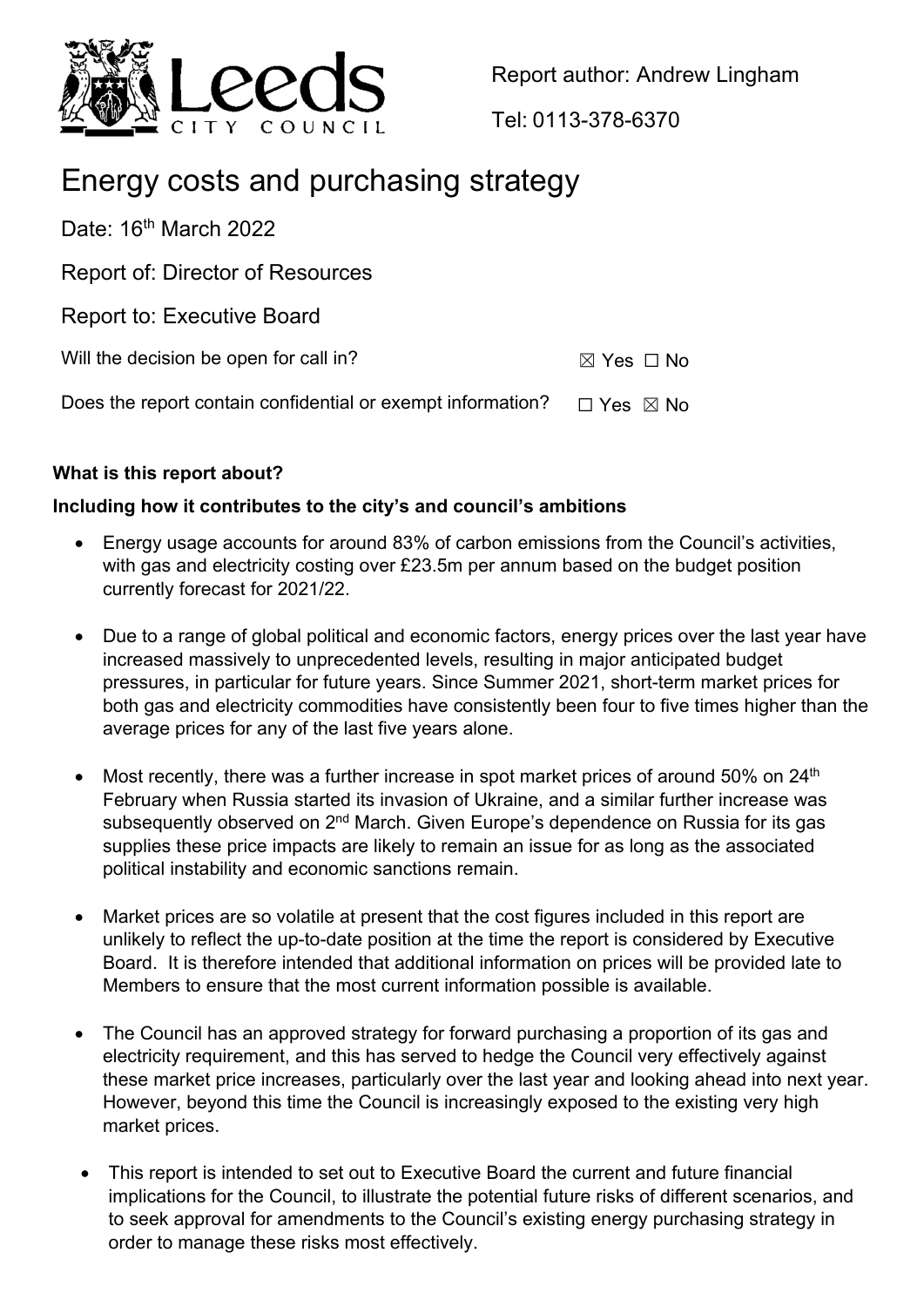- On 9<sup>th</sup> February 2022, Executive Board approved a new Energy Strategy and Action Plan (ESAP) for the Council, which was presented as an appendix to the annual Climate Emergency update. This sets out the Council's approach and a range of key actions to reduce energy consumption and its cost and environmental impact.
- The ESAP includes commitments to reduce the energy the Council uses by investing further in technologies such as solar, LED lighting and alternative heating sources, to build on the success of last year when £25 million of funding was secured to retrofit 40 buildings with decarbonised heating and solar generation across the corporate estate, and to complete the roll-out of the LED street lighting programme. The continued expansion of the Leeds PIPES district heating network supplied by the Recycling and Energy Recovery Facility is also planned, with the major civic buildings in the city centre now in the process of connecting.
- The ESAP also addresses the ongoing work to review and optimise the corporate estate in response to new ways of working and changes to models of service delivery, as well as raising awareness amongst building managers, staff and service users of the impacts of energy usage, and improving the use of data to understand where further energy savings can be achieved through better energy management.
- In addition to this the Council has set out its commitment to ensuring new build and retrofit schemes consider net zero ambitions, with work to be undertaken to develop high-level design principles to guide a review of the Council's approach to new build.
- At its February meeting, Executive Board also noted the intention to bring a review of the Council's energy costs and purchasing strategy to March Executive Board, and this report sits within the overall context of the ESAP.
- In terms of Best City Priorities, these proposals and the wider ESAP will contribute to promoting a more competitive, less wasteful, more resource efficient, low carbon economy, and building longer-term economic resilience. This will also contribute to the Best Council Ambition to remain an efficient organisation which makes best use of its resources.
- The Chief Officer, Sustainable Energy & Air Quality, will be responsible for implementing this strategy.

#### **Recommendations**

Executive Board is requested to:

- a) Note the contents of this report and the budget pressures and risks resulting from the recent significant increases in global energy prices;
- b) Approve the proposals for a rolling four year forward purchasing strategy for gas and electricity, guided by external market advice, based on the following approach:
	- 85% of the Council's requirements to be purchased in advance;
	- up to 65% of the Council's requirements to be secured through longer-term trades (i.e. between 24 to 48 months in advance of when the energy is required);
	- observing the principles set out at paragraph 31 in the main body of this report.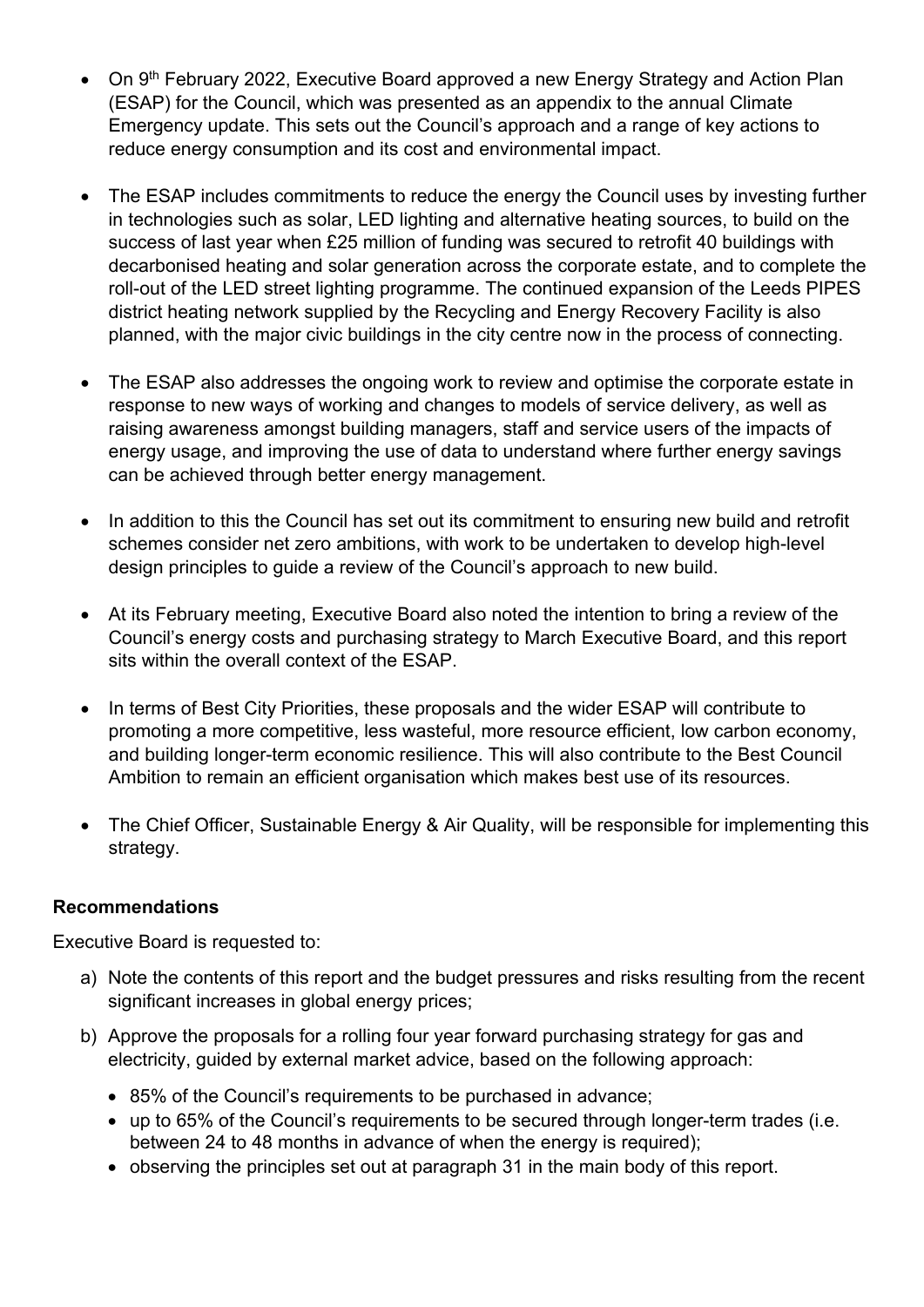# **Why is the proposal being put forward?**

#### Background and context

- 1 As noted above, Executive Board approved a new Energy Strategy and Action Plan (ESAP) for the Council on  $9<sup>th</sup>$  February 2022. The overall aim of the ESAP is for the Council's energy consumption to be 100% from zero carbon sources by 2030 in line with the declared climate emergency ambition.
- 2 The ESAP sets out a proposed pathway for the Council to minimise the environmental and financial costs of its energy usage, accepting that it will be necessary to review and update the strategy as national policy evolves. The key outcomes of the energy strategy will be to deliver a range of social, environmental and economic benefits as follows:
	- o Reduce greenhouse gas emissions;
	- o Contribute towards air quality improvements;
	- o Ensure better controlled and managed buildings;
	- o Achieve better energy cost certainty and stability;
	- o Increase investment in local low carbon energy generation;
	- o Increase local employment and skills development via the green economy.
- 3 Based on 2021/22 forecasts, the Council consumes around 153,000 MWh of gas and 108,000 MWh of electricity across its corporate estate and the schools whose energy supply it manages on their behalf at a cost of around £23.5m. It should be noted that a substantial proportion of energy costs are made up of grid costs, levies and other industry charges, with the commodity itself representing around 63% of the total costs for gas and around 47% for electricity. Although these non-commodity costs should be expected to rise at least in line with inflation, they are more predictable, and it is the commodity costs that the following sections address.
- 4 The global energy price market can always be volatile, but the last year has seen unprecedented levels of commodity price increases. This is due to the convergence of a range of global factors, including geo-political issues affecting gas supplies to Europe, major infrastructure maintenance outages, low UK gas storage levels and increasing costs associated with fossil-fuel based energy generation and its carbon impacts.
- 5 Figure 1 below illustrates the evolution of UK gas and electricity spot market prices over recent years and indicative prices looking ahead.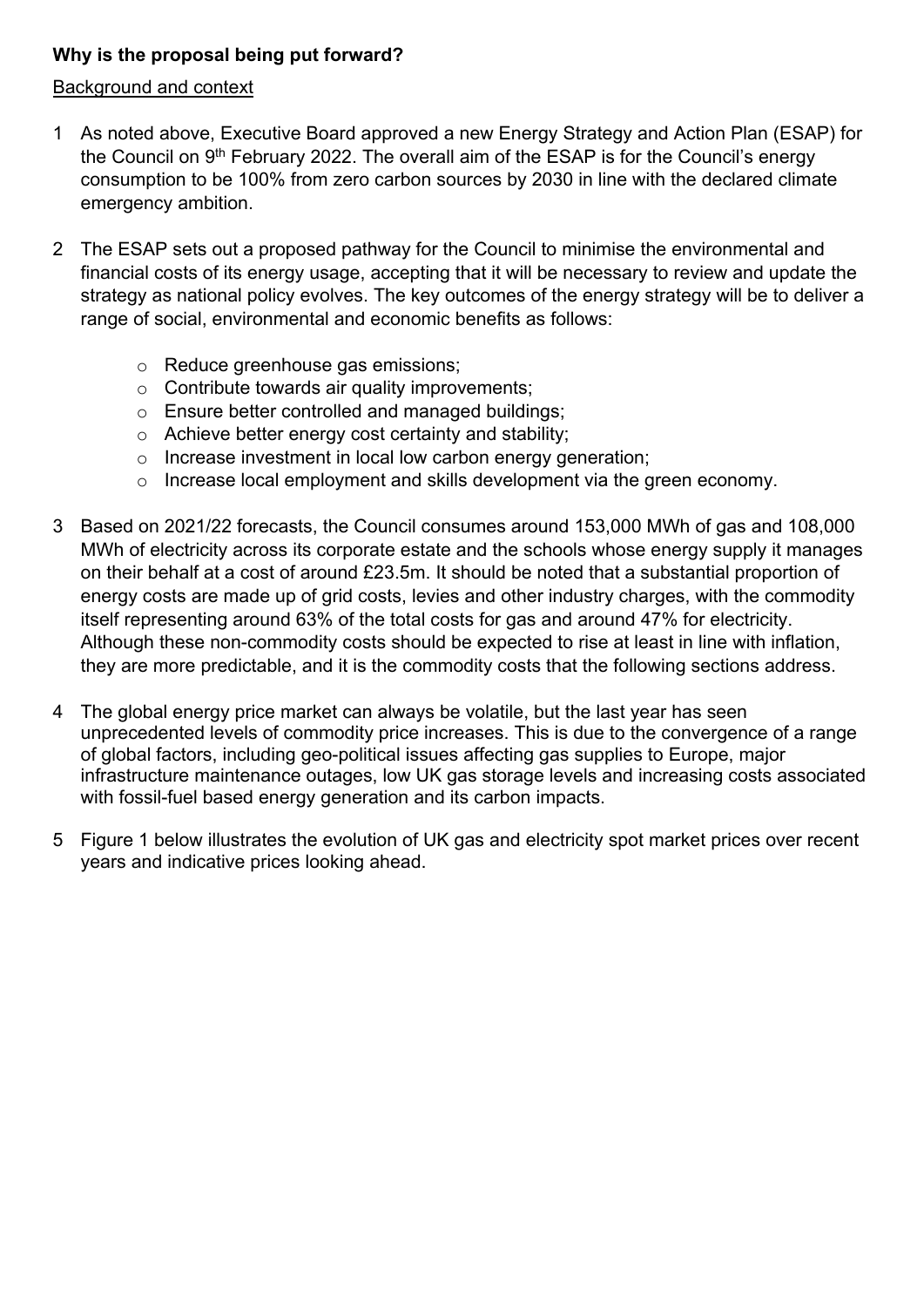

*UK gas and electricity prices*



#### Energy purchasing

- 6 The Council purchases its energy via a supplier through its gas and electricity supply contracts. The Council's current purchasing strategy enables purchases of gas and electricity to be made for future periods, following a trajectory with a target for 80% to be secured in advance of the delivery period, and starting to purchase 30 months in advance. Any unsecured volume is then purchased at the 'day ahead' (or spot) price. Under its supply contracts, the Council has procured access to market portals to be able to track available prices, and access to regular expert market advice from its supplier's trading section on global market developments and to inform the timing of purchases.
- 7 This approach enables the Council to have budget certainty for an increasing proportion of its energy for future budget years rather than being exposed to the volatility of shorter term market prices, also allowing purchases to be made gradually over a longer period and at more favourable points in time in respect of market conditions rather than, for example, contract prices being set at a single, arbitrary point in time each year.
- 8 This 'balanced risk path' (illustrated in Figure 2 below) includes upper and lower tolerances either side of the pathway to allow a degree of flexibility, but has been established to ensure that neither an insufficient nor excessive proportion is purchased.

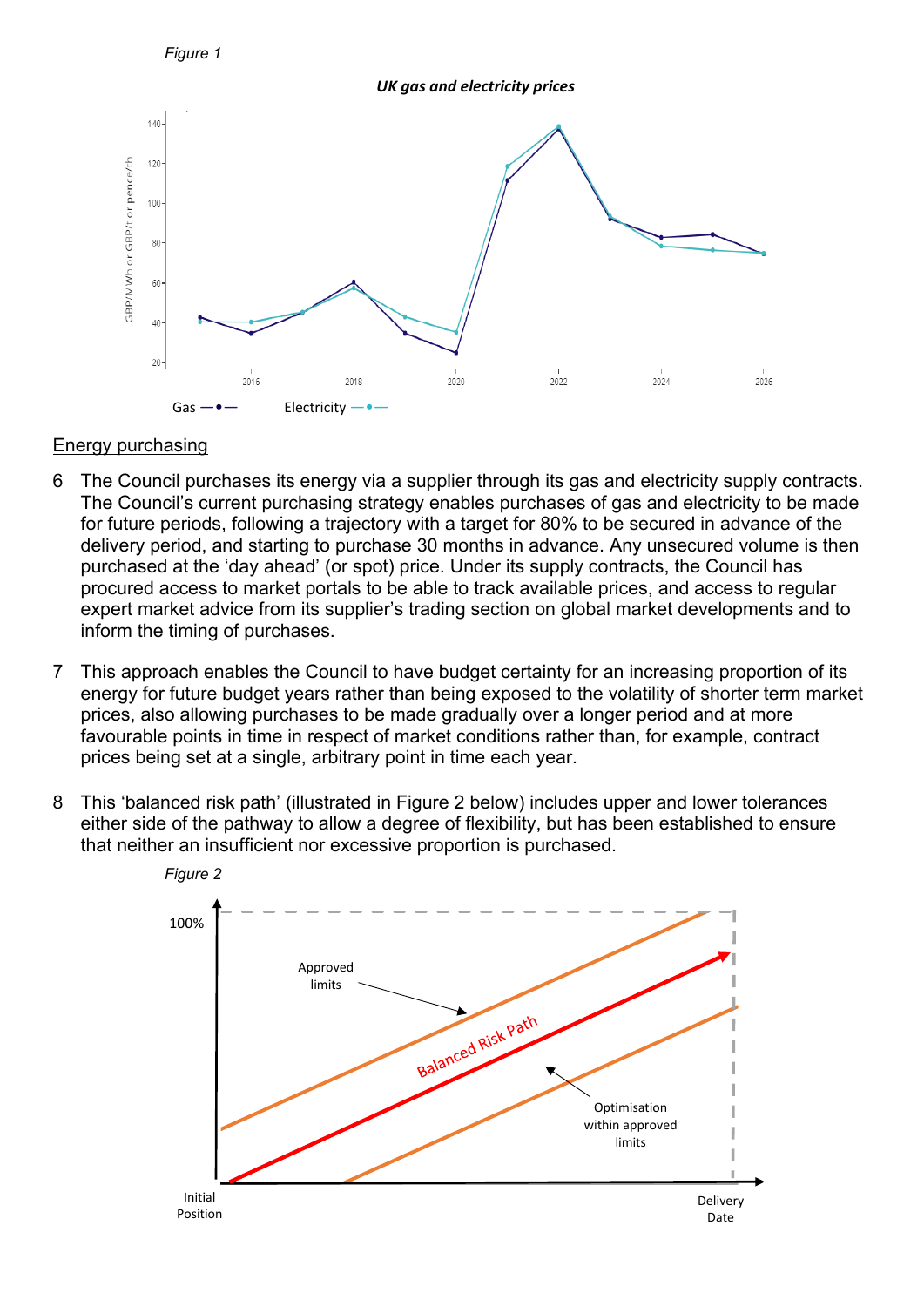- 9 The value of this approach has been borne out particularly over the last year with the extraordinary level of market price increases observed, with the Council having already hedged the majority of energy for this last year and into next year. Nevertheless, the market increases have still produced substantial budget pressures, and beyond this time our level of forward purchases becomes progressively less, and the Council's exposure to high energy prices increases.
- 10 The current position in relation to electricity purchasing is shown in Figure 3 below (although there is a very similar picture for gas given how closely linked the two commodities are in terms of market price trends). The bars in the chart show the Council's overall forecast volume requirements, with the blue portion representing the proportion for which price has been fixed, and the orange portion the proportion for which price has not yet been secured and is therefore still subject to the prevailing market prices. The red line shows the average price level at which the blue portion has been fixed through forward purchases, and the black line the market prices.



- 11 When viewing the difference between the red and black lines, this clearly illustrates the very significant benefit of the forward purchasing strategy, in particular since the beginning of 2021 and for the financial year ahead. There is clear benefit from the purchases made beyond this time, but the proportion fixed progressively diminishes in line with the strategy, and therefore the Council become increasingly exposed to the future market prices.
- 12 Forward purchasing of the Council's energy presents a number of other challenges and potential issues with the way the current strategy is expressed. Firstly, when buying further ahead than the relatively short-term, energy can only be purchased in uniform blocks for whole summer and winter 'seasons' (i.e. April to September or October to March). This can be seen from the lines in Figure 3 above in relation to future years. Only as the delivery period for the energy approaches do individual quarters and then ultimately individual months become available to purchase.
- 13 Since the Council's energy requirements are seasonal and change from month to month, this will inevitably result in individual months within each future season which are either underpurchased or over-purchased (for example, compare January with March volumes in the winter 'season' or April with August in the summer 'season' in Figure 3 above). This can mean that achieving the right balance between the proportion of energy fixed and unsecured can be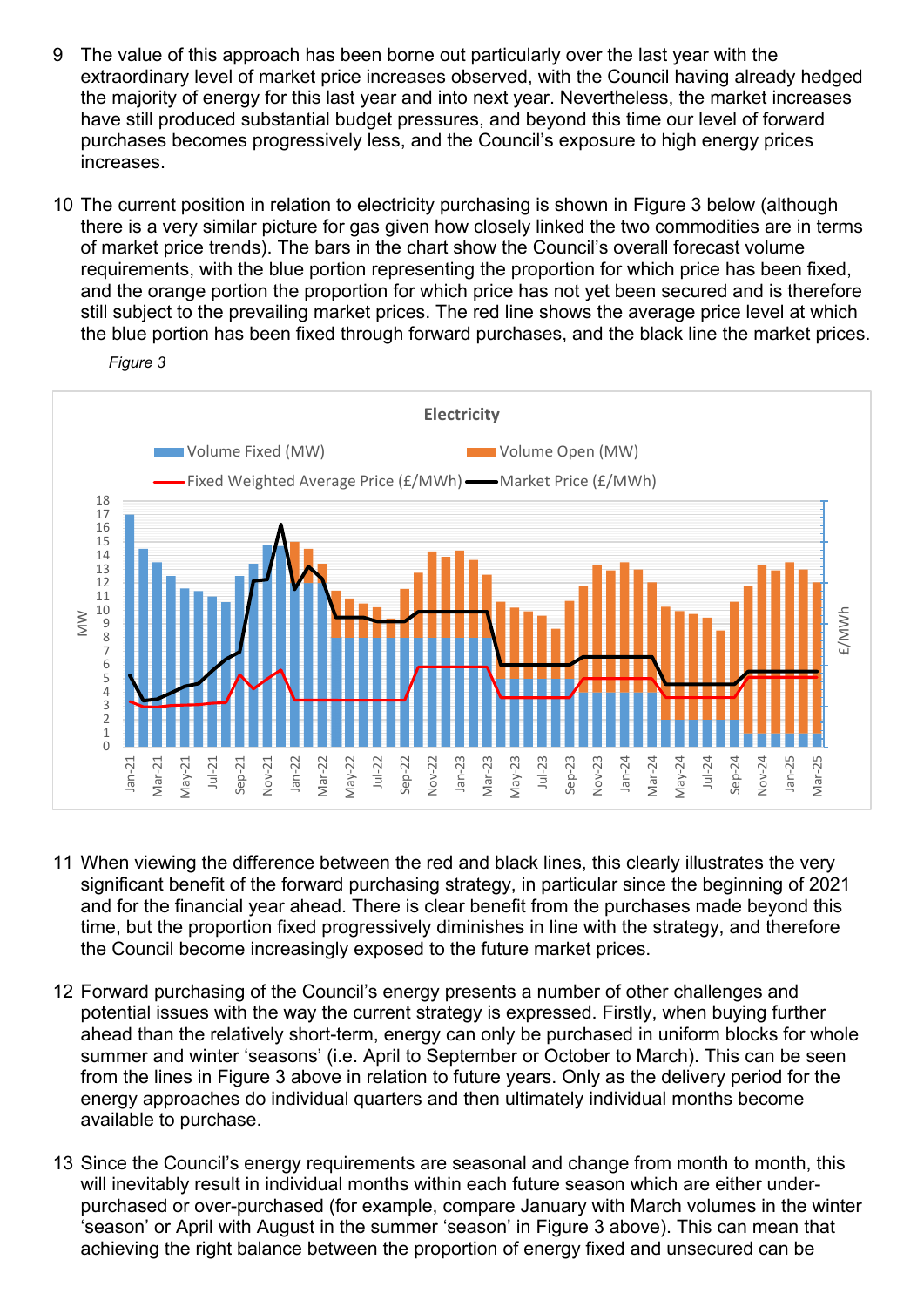difficult for certain months each year, potentially increasing the exposure to short-term market price changes for these months. Also, because there are minimum units in which energy can be purchased if a premium is to be avoided (i.e. 1MW for electricity and 1,000 therms/day for gas), this can mean that it is difficult to stay within the approved strategy parameters as currently expressed, particularly for longer-term purchases where the target volume to be secured is only very small.

- 14 Also, although the Council continuously reviews and updates the forecasts for its energy requirements and its supply contracts allow for this flexibility without penalty, future changes in the Council's requirements are difficult to predict with certainty. Potential longer-term future changes in the corporate estate are not known, the pace of transition in the market to making low-carbon technologies more affordable or mandatory remains to be seen, and although the Council has made significant progress recently in installing decarbonisation measures across its buildings through the Public Sector Decarbonisation Scheme (PSDS), there is no forward programme of grant funding availability from Government beyond 2022/23 to inform further rollout. A general move away from gas heating in corporate buildings to heat pumps might be expected to reduce gas demand whilst increasing electricity demand, and the planned transition of the Council's fleet to electric (as detailed in the Electric Vehicle Charging Strategy and Action Plan presented to Executive Board in February) might also be expected to increase the Council's electricity requirement.
- 15 These factors make adhering precisely to a forward purchasing trajectory, balancing risk and providing budget certainty challenging, and the strategy now needs to be amended in acknowledgement of these issues.

#### **Costs**

- 16 The 2021/22 budget for gas and electricity combined was originally set at **£20.9m**. This and the figures below include General Fund, Housing Revenue Account and schools for which the Council meets the energy costs.
- 17 Since this time further market price increases have been observed with the result that the latest forecasts are at **£23.5m** for 2021/22. This shortfall for this year will be met primarily through reserves. However, although, as noted above, a substantial proportion of the Council's energy requirement is already fixed for 2022/23 at an average price well below current market levels, there is still a significant proportion unsecured which is expected to attract the extremely high prices currently available, to the extent that the current forecast for 2022/23 is **£32.4m**.
- 18 An allocation of £2.9m from reserves has already been made within the budget for 2022/23 in response to expected cost increases previously reported, although this will not now be sufficient based on the latest forecast above which shows further substantial energy cost increases over those previously reported to Executive Board in September 2021.
- 19 As can be seen from Figure 1 above, energy prices currently available for the short to medium term are hugely higher than they have been historically for the same periods. However, although the longer-term prices remain substantially higher than historically, they are still significantly lower than the short to medium term prices available. Although the current situation appears extreme, it is possible that the current short to medium term prices could become the long-term prices, with very significant budget implications, and market insights indicate that prices for longer-term seasons will ultimately increase above currently available levels.
- 20 Given this risk, this raises the question as to whether the Council should seek to buy a greater proportion of its energy requirement further ahead than the approved purchasing strategy currently allows. However, to pursue this alternative strategy also involves risk, both in the event of longer-term prices unexpectedly returning to historical levels, and in terms of how this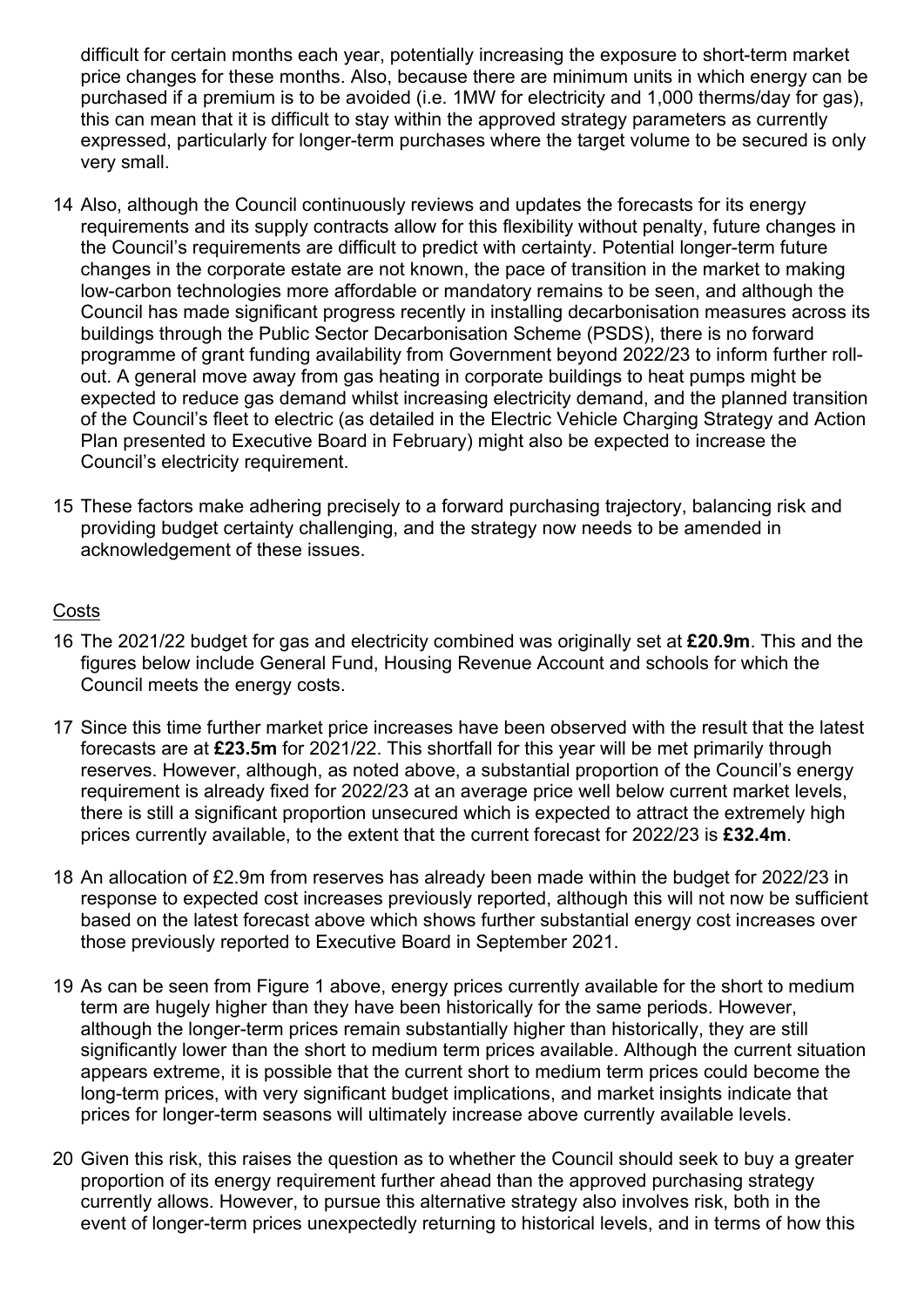sits with, for example, potential unforeseen future reductions in the Council's energy requirements due to major strategic, policy or infrastructure changes at national or local level.

- 21 The Council has also undertaken in its ESAP to enter into a renewables power purchase agreement (PPA) for up to 65% of its electricity demand and to deliver 10% of its electricity requirement from local renewables generation, and the purchasing strategy needs to anticipate and be sufficiently flexible to adapt to these changes.
- 22 To assess the financial risks, the costs of three scenarios have been modelled in Table 1 below. These forecasts take account of currently planned and funded initiatives such as the ongoing street lighting LED roll-out and the next round of PSDS schemes.
- 23 It must be noted that these cost forecasts are based on the market position at a single point in time and may be subject to significant change given the volatility of the energy markets (especially in light of developments in Ukraine). However, the figures represent the best available forecasts at the time of finalising this report and illustrate the order of financial impacts associated with the various scenarios modelled.

|              | 2021/22 budget + 5%<br>inflation $(E's)$ |                  | <b>Currently available</b><br>prices (£'s) |        |                  | <b>Prices continue at levels</b><br>available for 2022/23<br>(E's) |        |                  | <b>Prices return to average</b><br>historical levels from<br>23/24 onward $(E's)$ |       |                  |                    |
|--------------|------------------------------------------|------------------|--------------------------------------------|--------|------------------|--------------------------------------------------------------------|--------|------------------|-----------------------------------------------------------------------------------|-------|------------------|--------------------|
|              | Elec                                     | Gas              | <b>Total</b>                               | Elec   | Gas              | Total                                                              | Elec   | Gas              | <b>Total</b>                                                                      | Elec  | Gas              | <b>Total</b>       |
| 21/22        | 16.4m                                    | 4.5m             | 20.9 <sub>m</sub>                          | 18.4m  | 5.0 <sub>m</sub> | 23.5m                                                              | 18.4m  | 5.0 <sub>m</sub> | 23.5m                                                                             | 18.4m | 5.0 <sub>m</sub> | 23.5m              |
| 22/23        | 17.2m                                    | 4.7 <sub>m</sub> | 22.0 <sub>m</sub>                          | 25.0m  | 7.4m             | 32.4m                                                              | 25.0m  | 7.4m             | 32.4 <sub>m</sub>                                                                 | 25.0m | 7.4m             | 32.4 <sub>m</sub>  |
| 23/24        | 18.1 <sub>m</sub>                        | 5.0 <sub>m</sub> | 23.1 <sub>m</sub>                          | 21.8m  | 5.5 <sub>m</sub> | 27.2m                                                              | 28.7m  | 8.6 <sub>m</sub> | 37.3 <sub>m</sub>                                                                 | 20.0m | 4.9 <sub>m</sub> | 24.9m              |
| 24/25        | 19.0 <sub>m</sub>                        | 5.2 <sub>m</sub> | 24.2 <sub>m</sub>                          | 20.9m  | 5.6 <sub>m</sub> | 26.5m                                                              | 34.0m  | 11.7m            | 45.6m                                                                             | 16.5m | 4.0 <sub>m</sub> | 20.5 <sub>m</sub>  |
| 25/26        | 20.0m                                    | 5.5 <sub>m</sub> | 25.4 <sub>m</sub>                          | 21.9m  | 5.5 <sub>m</sub> | 27.5m                                                              | 37.0m  | 12.5m            | 49.6m                                                                             | 15.5m | 3.3 <sub>m</sub> | 18.9 <sub>m</sub>  |
| <b>TOTAL</b> | 90.7m                                    | 24.9m            | 115.6m                                     | 108.1m | 29.0m            | 137.1m                                                             | 143.1m | 45.3m            | 188.4m                                                                            | 95.4m | 24.6m            | 120.1 <sub>m</sub> |

*Table 1* 

- 24 The scenarios above show the potential range of financial risk of the Council's currently unsecured gas and electricity volumes for future years being purchased at: b) the currently available market prices for these periods (see black line in Fig 3 above); c) the current very high short-term prices available which could potentially become the new norm, but could also be considered to be at a peak now, with this therefore a possible worst-case scenario; d) a return to much lower historical prices in the unlikely event of a return to these levels. These are compared to scenario a), which shows a position based on the original 2021/2022 budget, then including what might historically have been a normal level of year-on-year inflation.
- 25 This analysis shows that the cumulative cost over the whole period shown in Table 1 above of a progressive return to average historical prices for the Council's unsecured volume would be around **£17.0m** less than a scenario whereby prices remain at the levels currently available for future years. However, if the very high prices currently available for 2022/23 become the new norm and the Council were to pay this price for its unsecured volume for all future years shown above, the cumulative impact over this time would be an additional cost of an estimated **£51.4m** to the Council over the currently available future prices.
- 26 Market insights suggest that, whilst a longer-term downturn in prices is expected in line with the lower prices now available to buy for these seasons or years (as illustrated by the black line in Fig 3 above), the possibility of prices remaining nearer to the current short-term levels more permanently is by no means ruled out, whereas a return to historical levels is considered very unrealistic given the general trends and market factors contributing to price increases and the current situation.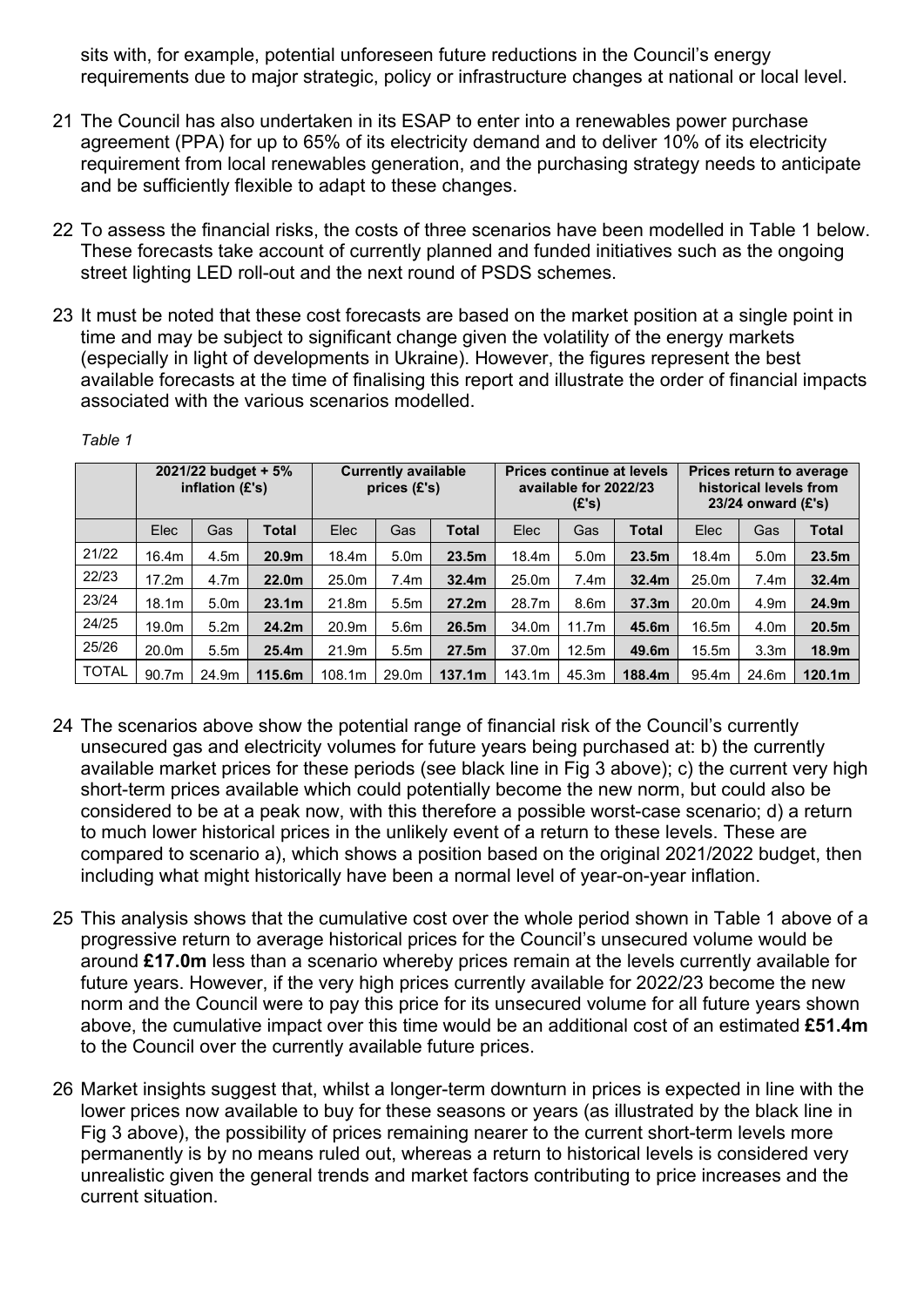27 In light of these market insights it is recommended that the current purchasing trajectory be revised to allow a higher level of forward purchasing over the longer-term.

#### Energy purchasing strategy

- 28 Since energy is generally only available to purchase up to 4 years in advance, it is proposed that the purchasing strategy cover this time-frame.
- 29 A new rolling four year forward energy purchasing strategy is therefore proposed, guided by external market advice, and based on the following approach:
	- 85% of the Council's requirements for gas and electricity (excluding any sourced through local generation schemes) to be purchased in advance;
	- up to 65% of the Council's requirement to be secured through longer-term trades (i.e. between 24 to 48 months in advance of when the energy is required).
- 30 These levels allow a degree of headroom to accommodate future reductions in the Council's energy volume requirements, in particular in relation to gas where there is a greater expectation of a progressive reduction in demand with the general move away from this fuel in national strategy. With the expected transition over to electricity, including low-carbon systems such as heat pumps replacing gas boilers (and an increase in electric vehicle charging), the same decrease in electricity demand is not expected. It should be noted here that, whilst low-carbon technologies like heat pumps provide net carbon savings, they do not generally in themselves result in cost savings due to increased electricity demand off-setting the gas savings.
- 31 A number of other principles are proposed to address the practical constraints in relation to energy purchasing referred to in paragraphs 12-14 above:
	- It is acknowledged that it is not achievable to adhere to a precise straight-line trajectory for forward purchasing due to seasonal/monthly variations in the Council's demand and due to the constraints in terms of the periods for which, and the units in which, it is possible to purchase. Progress against the forward purchasing strategy and targets will therefore be considered in relation to whole season averages rather than monthly totals;
	- A level of flexibility is proposed which enables the responsible officer to purchase 10% above or below the strategy levels for any season so as to take account of monthly variations in demand, unforeseen changes in the Council's volume requirements or to respond to market opportunities as informed by external advice;
	- Since gas and electricity must generally be purchased in whole units of a minimum volume to avoid incurring premiums, this can make staying within the strategy parameters challenging for certain periods (in particular when buying further ahead when the targeted volume for a future season is very low). The strategy parameters above for future seasons may therefore be exceeded where it is unavoidable to do otherwise for this specific reason.
- 32 As noted above, the Council has committed to entering into a corporate renewables PPA for a substantial proportion of its electricity demand and to deliver 10% of its electricity requirement from local renewables generation. The timing of these initiatives coming into effect represents a risk in that unexpected delays could leave the Council under-purchased for electricity against its strategy for any period between their originally anticipated and actual start dates. This risk will be managed through effective procurement, project management and exploring options such as phased starts to agreements. The option to profile the PPA such that this smooths out the monthly variations in the Council's demand referred to above for the purchase of its remaining electricity requirement will also be explored.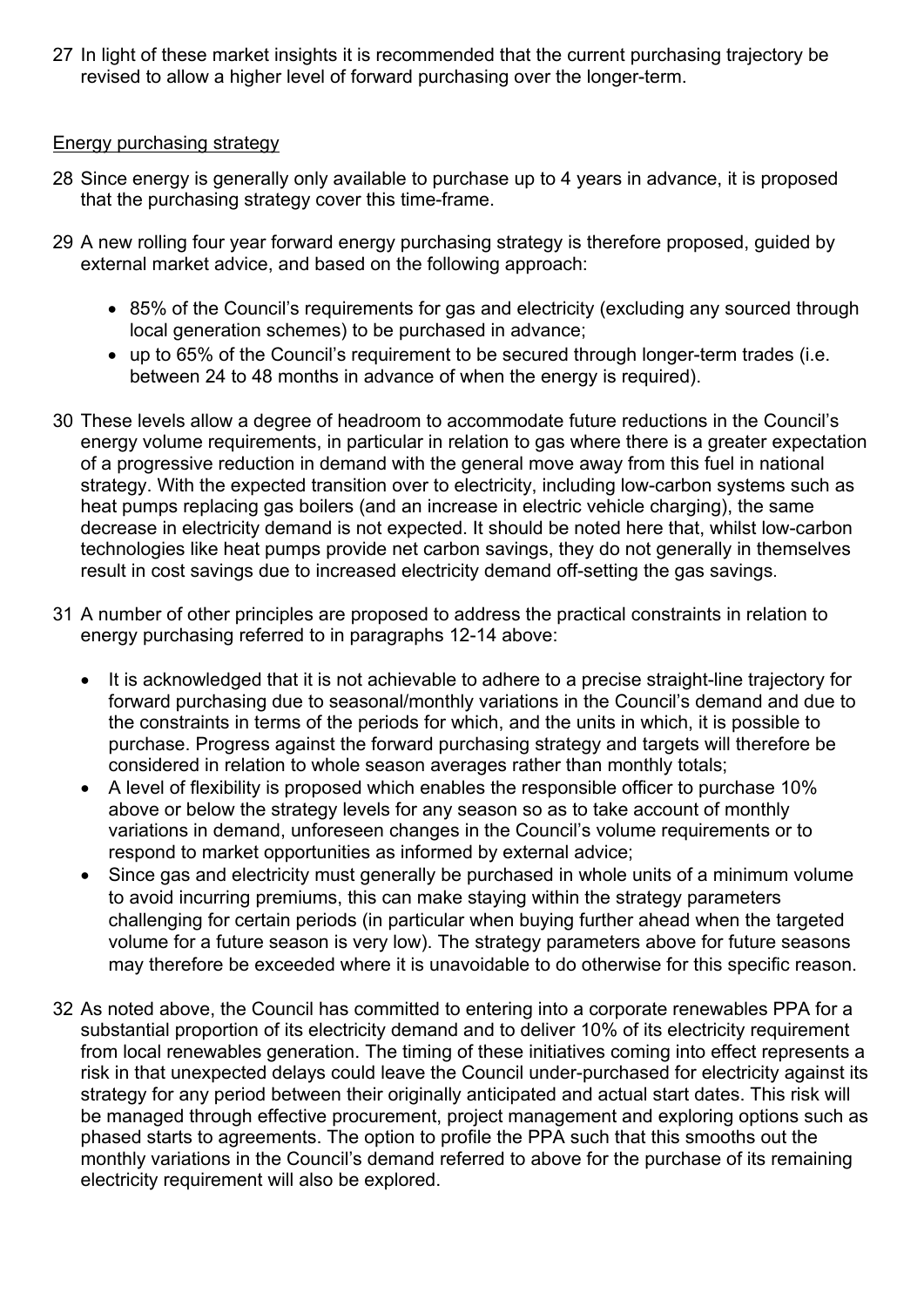- 33 It should also be noted that the Council's gas and electricity supply contracts allow the Council to continuously amend its forecasts, and the level of purchasing will be made against this continuously updated position in respect of the volume requirements.
- 34 This purchasing strategy will need to be subject to ongoing monitoring and review to determine its effectiveness and whether any amendments are required in light of the evolving position.
- 35 The current market position for energy prices clearly highlights the need for change and strengthens the business case for an acceleration in the roll-out of decarbonisation and energy efficiency measures across the corporate estate and increased internal resources in support of energy management across the Council.
- 36 As noted, this purchasing strategy sits within the context of the Council's new Energy Strategy and Action Plan (ESAP) which sets out the key areas of action for reducing its carbon impact from energy usage. The measures set out within the ESAP clearly form a key part of the strategy to mitigate the cost as well as the environmental impacts relating to energy.

#### **What impact will this proposal have?**

| <b>Wards affected:</b>            |       |                |  |
|-----------------------------------|-------|----------------|--|
| Have ward members been consulted? | □ Yes | $\boxtimes$ No |  |

- 37 This proposal has significant risk and financial implications, but represents a risk management strategy to ensure that the potential cost impacts to the Council are managed as effectively as possible.
- 38 An Equality, Diversity, Cohesion and Integration (EDCI) screening assessment is appended to this report, which concluded that there are no EDCI impacts resulting from the proposals.

#### **What consultation and engagement has taken place?**

39 The Council has sought expert external advice on the proposals to validate the approach. The Executive Member for Resources has also been consulted on the proposal.

#### **What are the resource implications?**

40 This report is fundamentally concerned with managing energy costs, and the potential resource implications are set out within the main body of the report above.

#### **What are the legal implications?**

41 There are no specific legal implications.

# **What are the key risks and how are they being managed?**

42 There are significant financial risks associated with the Council's energy purchasing, and the main body and recommendations of this report are fundamentally focused on implementing a strategy that will provide for the most effective management of these risks. Due to the volatile nature of energy prices and their link to global political, economic and other factors, energy purchasing is inherently risky and carries the potential for judgements and decisions which, with the benefit of hindsight, prove to have been costly. The Council's strategy involves buying energy progressively over a range of time periods in order to balance the risk, with the timing of purchases informed by market insights and advice provided by the Council's energy supplier via its professional trading desk.